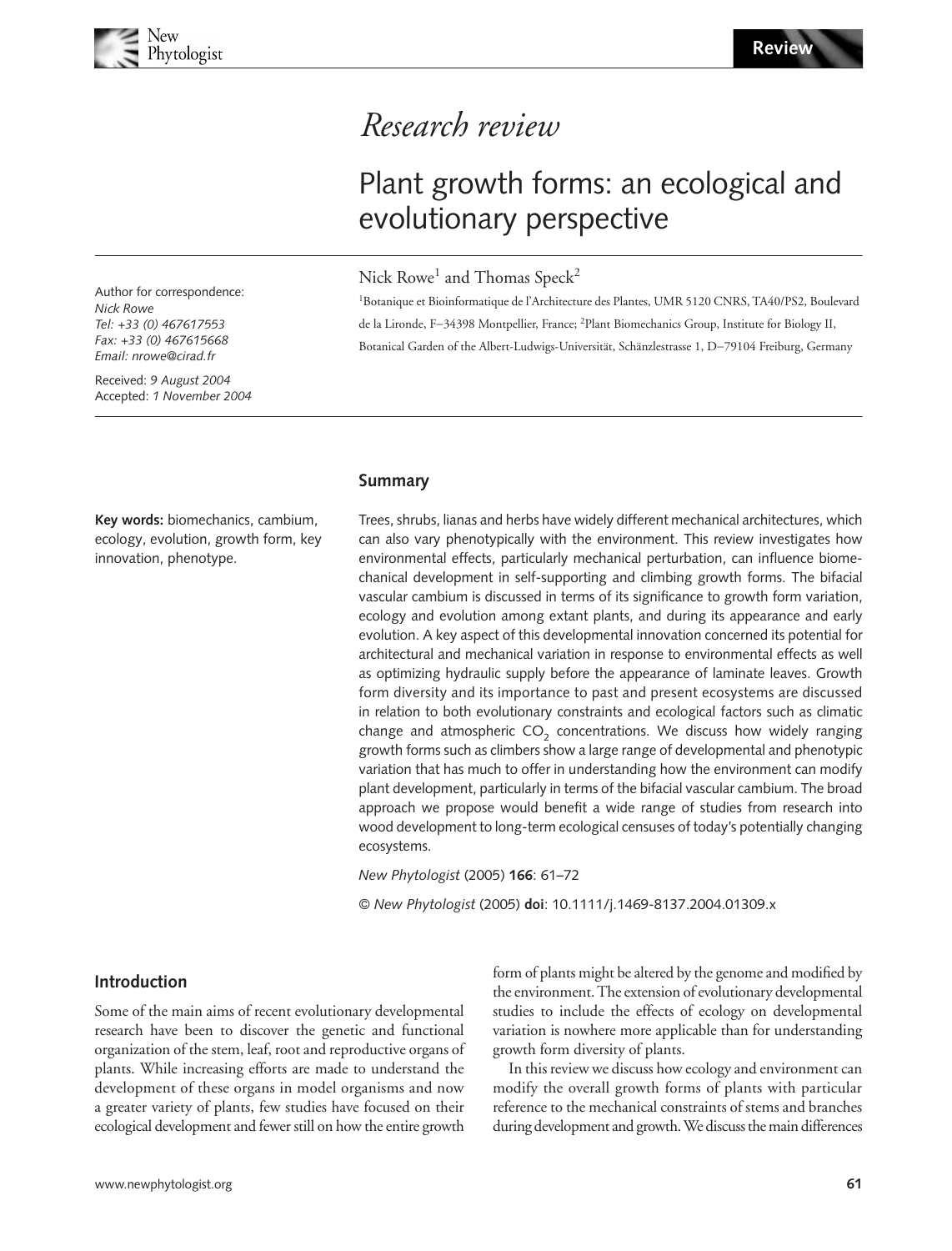between self-supporting plants and climbers, how such forms vary with the environment and how phylogenetic constraints can influence different developmental patterns. We briefly summarize recent hypotheses on the evolution of some major innovations in plants – secondary growth and the appearance of leaves – and broadly discuss how these were affected by environmental change and, indeed, how they themselves changed the environment. We argue that growth form diversity is an obvious but possibly understudied aspect at opposite extremes of biological research, from censoring natural habitats to choice of model organisms in molecular research. We argue here that growth form eco-devo and evolution is, however, a major factor underpinning ecosystem structure and diversity.

## **Growth Form Variation: Ecological and Evolutionary Contexts**

What ecological conditions favour the tree habit and how do trees vary in different conditions? How do climbing plants differ from trees or shrubs? Can some species grow as shrubs or trees as well as climbers? What ecological effects might mediate these changes? How, and to what extent, is plasticity of growth form governed by phylogenetic constraints? When and how did the vascular cambium evolve and why did it become a key innovation for seed plants and their putative ancestors? The evolution of growth forms since the early terrestrial radiations is a complex history of innovation, complexification, simplification, conservatism, radiation and extinction. Trees, shrubs, climbers and herbs have different ecological preferences and different mechanical attributes. Are certain types of growth form highly constrained and immovable in evolutionary terms? Are some plant groups more 'flexible' in their capacity to evolve widely differing growth forms and is this capacity related to the evolutionary age or complexity of the group? What are the evolutionary developmental processes (e.g. heterochrony, heterotopy and homeosis) and what are the ecological factors that coerce to either canalise or facilitate growth form variation and evolution?

#### Mechanical architectures of growth forms

Size, height, and the stiffness or flexibility of plant stems are all determined by anatomical development and mechanical properties of their tissues. Trees, shrubs, herbs, vines, lianas, root climbers, epiphytes and hemiepiphytes all have contrasting developmental patterns of the stem and overall mechanical architectures. Biomechanical analyses can determine the stiffness or flexibility of a plant from its base to its apex and from older to younger stages of growth. Mechanical properties can then be correlated with anatomical development and used to pinpoint the developmental processes providing stiffness or flexibility over the plant body. Observations of these changes provide potent tools for determining: (1) phenotypic variation

of species during ontogeny and responses to ecological factors such as light or wind; (2) variations between widely or closely related plants and the developmental traits between putative ancestral and descendant states. In 1999 we provided a synthesis of how this approach is applied to growth forms from trees and shrubs to climbing forms (Speck & Rowe, 1999).

#### Self-supporting growth forms

All growth forms are essentially 'ecological' in design. There is a wide range of adaptive constraints influencing the mechanical architectures of growth forms but in this review we focus our attention on self-supporting and climbing growth forms. A self-supporting organization must physically support its own static weight and resist higher forces and dynamic loadings from a range of natural factors, particularly high winds. Older, basal parts of the plant body are relatively stiff whereas younger apical axes, as well as leaves and petioles are often more compliant and bend and twist in high winds, reducing drag and potentially destructive loading by wind. From a developmental point of view, this adaptive strategy is complex. Single species show ranges of variation during ontogeny and under different ecological conditions. Recent studies have shown such mechanical variation for mosses (Biehle *et al*., 1998; Ross *et al*., 1998), pteridophytes (Niklas, 1990), gymnosperm (Brüchert *et al*., 2000) and angiosperm trees (Speck & Rowe, 1999) and herbs (Crook & Ennos, 1996).

The notion of 'safety factors' plays a role in many biological systems (Wainwright *et al*., 1976; Niklas, 1998), particularly in terms of self-supporting plants. Trees and shrubs can vary in overall size, branching and mechanical properties with respect to the wind. Low safety factors with slender, tall stems are observed in sheltered conditions. The same species growing in open conditions exposed to the wind will have a shorter, stouter morphology. Changes in geometry and mechanical properties also occur during ontogeny; young individuals can show relatively low safety factors and mature or aged individuals high ones.

From a mechanical perspective, wind is a critical factor in constraining size, shape and retaining an upright growth form (Ennos, 1997). Responses to physical perturbation are known as thigmomorphogenetic reactions and overall morphological responses have been known for many years (Jaffe, 1973; Telewski & Jaffe, 1986). Responses to mechanical perturbation are now known to at least partly involve *TCH* (touch) genes (Braam & Davis, 1990; Braam, 1992). Recent experiments on ethylene-insensitive mutants of *Arabidopsis* suggest that the phytohormone ethylene is not necessarily required for responses to mechanical stimulation; interestingly, at least one touch gene, *TCH4* is initiated by a range of ecologically important stimuli, including mechanical perturbation, darkness, heat and cold shock (Iliev *et al*., 2002). While increasing studies are concentrating on thigmomorphogenesis in *Arabidopsis* (Pigliucci, 2002) as well as trees (Pruyn *et al*., 2000), the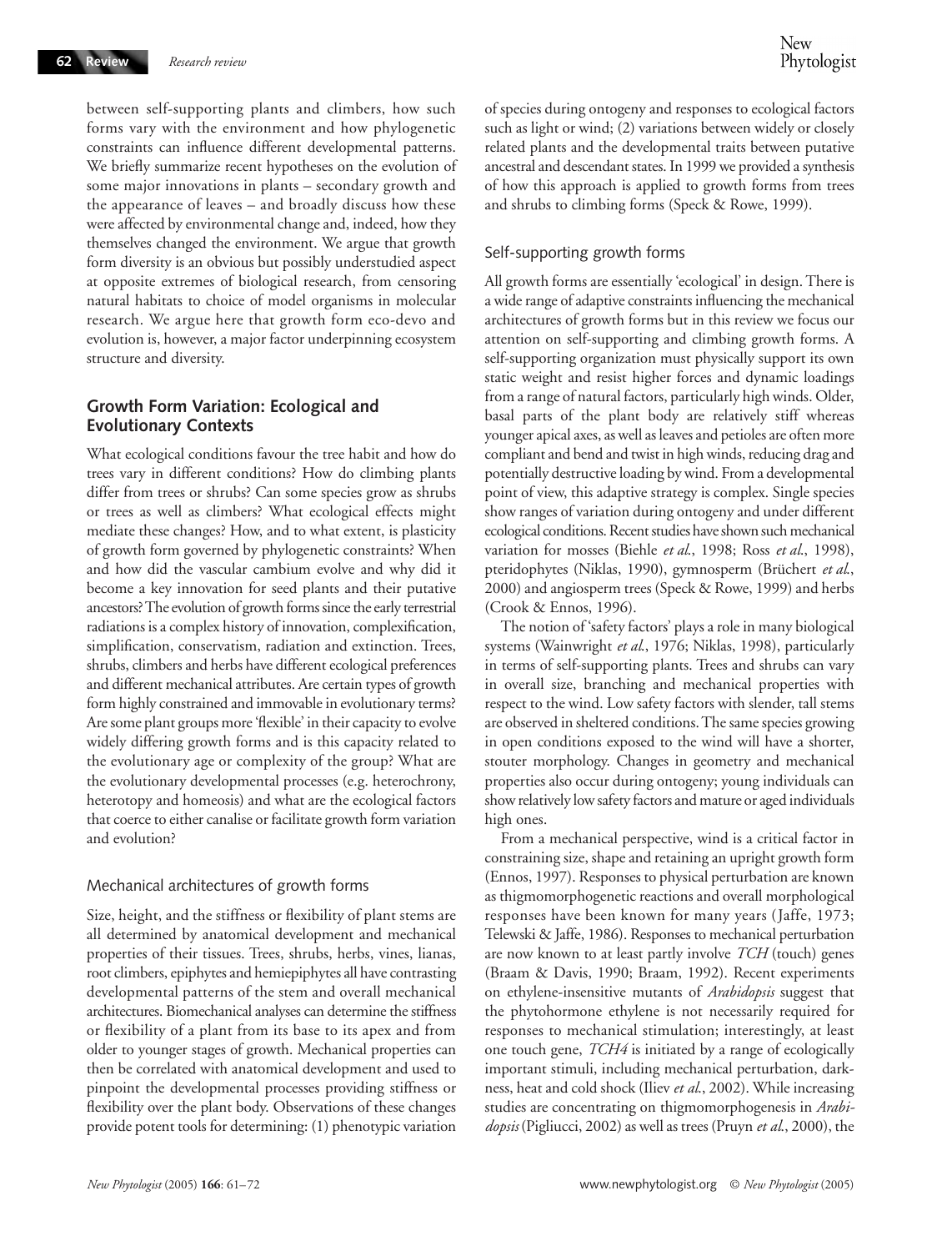**Review 63**

signalling and transduction pathways remain incompletely understood (Johnson *et al*., 1998; Jaffe *et al*., 2002).

Plants have probably been buffeted by wind since the earliest radiations of land plants, an influence that increased as plants evolved higher growth forms. As an ecological factor it must have shaped the underlying genetic and developmental trajectories formed during this period when the major clades were accumulating genetic, physiological and structural innovations (Bateman *et al*., 1998). The view that early plant evolution was marked by strong selective pressure for increasing height, light capture and efficient propagule dispersal, should take into account the effect of wind into the equation (Niklas & Speck, 2001).

Self-supporting architectures are mechanically optimized from the base to the apex of the plant (Niklas, 1999; Speck & Rowe, 1999); they can also show geometric and mechanical changes in exceptionally sheltered conditions. In understory niches of tropical forests, young trees and saplings often reach a point of instability and lean against surrounding trees. A simple interpretation is that competition for light is so fierce that self-supporting architectures are pushed to the upper limits and sometimes beyond their critical buckling length in the need to reach light. Such examples are seen commonly where clearing has removed neighbouring trees and exposed formerly sheltered plants to wind (Fig. 1a). Simply put, many plants, if they are not mechanically perturbed will produce less sturdy mechanical architectures and sometimes growth forms that are no longer self-supporting. This can apply to both large woody growth forms (trees) and to herbs, which can show extreme ecophenotypic variation between sheltered and mechanically perturbed sites.

#### Climbers

Many dicotyledonous woody lianas show entirely different mechanical architectures compared with self-supporting plants (Fig. 1b). The mature or aged liana can have utterly different mechanical properties from that of a self-supporting plant, reflecting profound differences in ecological function (Gartner, 1991b; Putz & Holbrook, 1991; Speck & Rowe, 1999). These differences have been studied increasingly at an ecological level over recent years (for a general review see Schnitzer & Bongers, 2002). In many lianas, young, distal parts of the plant are composed of relatively stiff tissues and act as 'searchers' spanning gaps between host supports (Rowe & Speck, 1996; Speck & Rowe, 1999). A great many different lianoid species also show a juvenile phase of growth where the young plant is self-supporting before locating a host support (Caballé, 1998). In tropical rainforest understory vegetation, such stems are difficult to distinguish from young self-supporting species. This early growth can represent a 'waiting phase' before appropriate environmental cues, such as light availability or proximity to a support, after which the self-supporting architecture can drastically change. Alternatively when lianoid species grow in open conditions, some species do not develop a climbing phase (Hegarty, 1991; Gallenmüller *et al*., 2004) and may die back after a given time; others will, nevertheless, begin to climb and scramble on themselves or anything nearby.

The transition to a climbing mechanical architecture can show profound and abrupt changes in secondary cambial development, particularly among twining lianas. The wellknown lianoid species of *Bauhinia* (monkey ladder) can show a well-developed self-supporting phase (Fig. 1c) with a cylinder of dense, stiff wood (Fig. 1d) and heights of up to 2–3 m (Speck & Rowe, 1999; Hoffman *et al*., 2002). At the onset of climbing, cambial growth is highly modified (Fig. 1e) producing a ribbon-like stem with highly compliant wood. Plants climb via tendrils and woody, hook-like leaf bases. Later development can involve further anomalous cambial activity and huge flexible 'trunks' which can literally swing freely from the canopy of their self-supporting hosts (Fig. 2a). Can the lianoid species *Bauhinia guyanensis* produce a large-bodied tree under certain ecological conditions? The answer is no. Whatever the internal developmental constraints during the ontogenetic trajectory, the self-supporting phase is confined to the 'juvenile phase', which may be expressed for a considerable time before attachment to a support.

Other species of *Bauhinia* do grow as trees. We have observed at least one species in south-east Asia that, having reached a tree-sized self-supporting morphology, will extend branches into the surrounding canopy, which are supported on branches of self-supporting neighbours (Fig. 2b). While not showing the same ribbon-like form, the response to neighbouring support is not consistent with the 'crown shyness' (Putz *et al*., 1984) commonly seen in mature trees, which often maintain discrete gaps around the branches and canopies of neighbouring dominant trees (Fig. 2c). In *Bauhinia* and possibly many other clades of plants there is an underlying tendency to produce non-self-supporting traits that goes beyond the kind of thigmomorphogenetic reaction shown in Fig. 1a. Are the reactions controlling 'safety factors', the type of thigmomorphogenetic reaction described above, and this tendency or 'prepatterning' in many groups of angiosperms towards lianescence somehow linked?

#### Shrubs and climbers in the same species

The most detailed study to date of self-supporting and lianoid growth in a single species, by Barbara Gartner, indicated that *Toxicodendron diversilobum* (western poison oak) can grow to maturity as shrubs in the absence of supports and as largebodied climbers (Gartner, 1991a,b). The plant can grow as modest-sized shrubs (up to 3.8–4 m high, usually up to 2 m, 15–20 cm in diameter) or as climbers (up to over 30 m high, usually 3–10 m high and up to 15 cm diameter). Supported stems show marginally lower values of material stiffness than unsupported stems and do not produce the highly compliant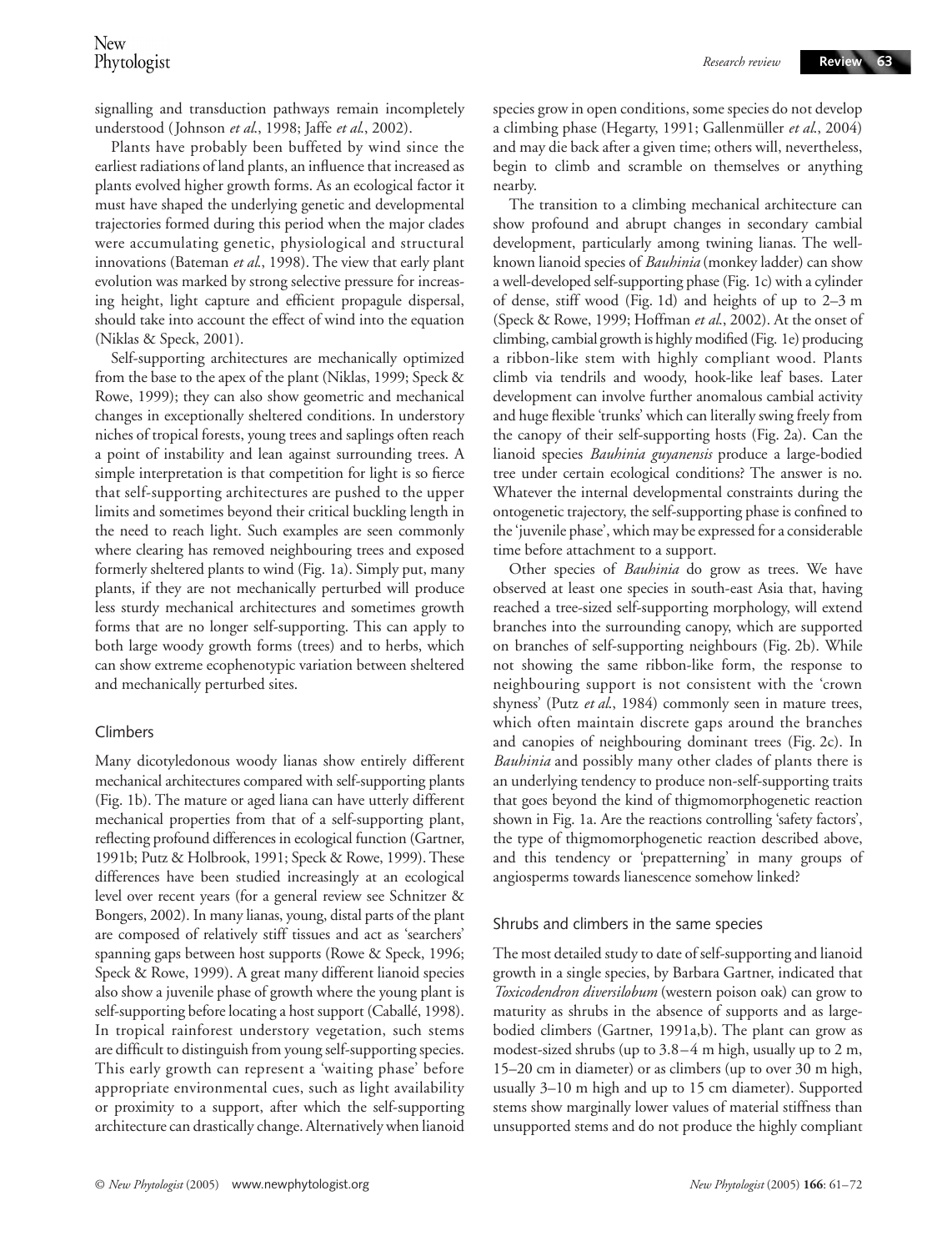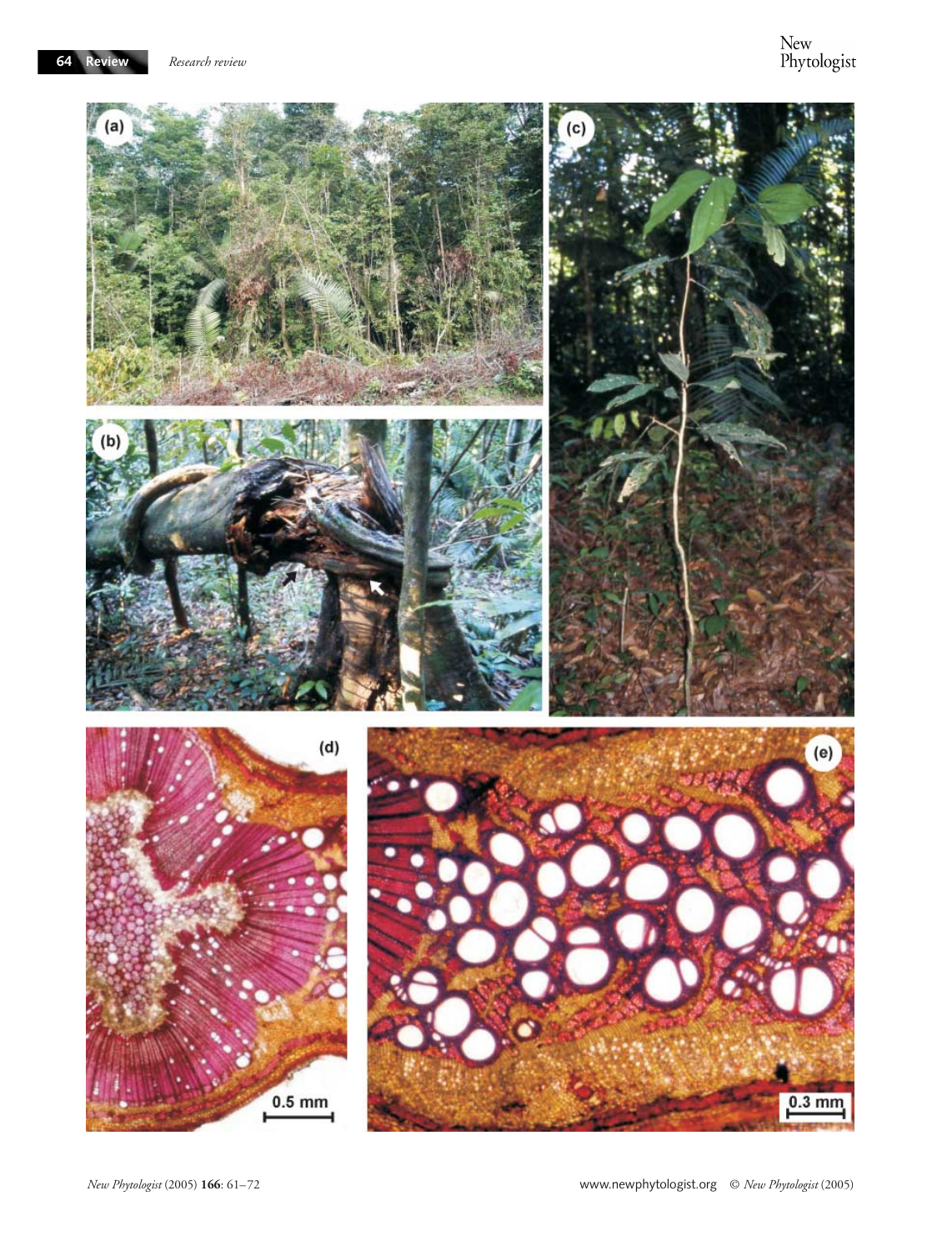

**Fig. 2** (a) *Bauhinia guianensis*, mature lianoid form suspended from the host canopy. This mechanical architecture is completely different from the tree nearby – although the trunk diameters are comparable – and differs completely from the juvenile self-supporting phase (Fig. 1c). (b) Unidentified 'tree' species of *Bauhinia*, Yunnan Province, South China. The self-supporting trunk on the left (arrow) produces long slender branches, which straddle the branches of neighbouring trees (arrows left). (c) Many self-supporting trees maintain discrete gaps between their neighbours. This general tendency is fundamentally different from the situation seen in (b) and the overall strategy of climbers (arrows, note invasion by a climber).

**Fig. 1** (a) Cleared margin of tropical rain forest, French Guyana, South America. Young trees in centre are unstable and not fully self-supporting after removal of surrounding vegetation. (b) Complete mechanical failure of host tree and survival of the liana summarizes the extreme mechanical and ecological differences between trees and specialized climbers. Although approximately two-thirds of the liana has parted (white arrow), about one-third of the stem is intact (black arrow) maintaining renewed growth further along the stem. (c–e) The liana *Bauhinia guianensis*. (c) Self-supporting phase in understorey vegetation; many lianas adopt this growth form during a juvenile phase and resemble young stages of self-supporting species. It can correspond to a 'waiting' phase and can be interrupted by a range of environmental cues including light and the proximity of mechanical supports. (d) Cross-section of stem showing shift from dense stiff wood (left) to localized development of highly compliant wood. (e) Cross-section of ribbon-like cambial activity with large diameter vessels and less dense fibres providing high compliancy and high hydraulic conductance.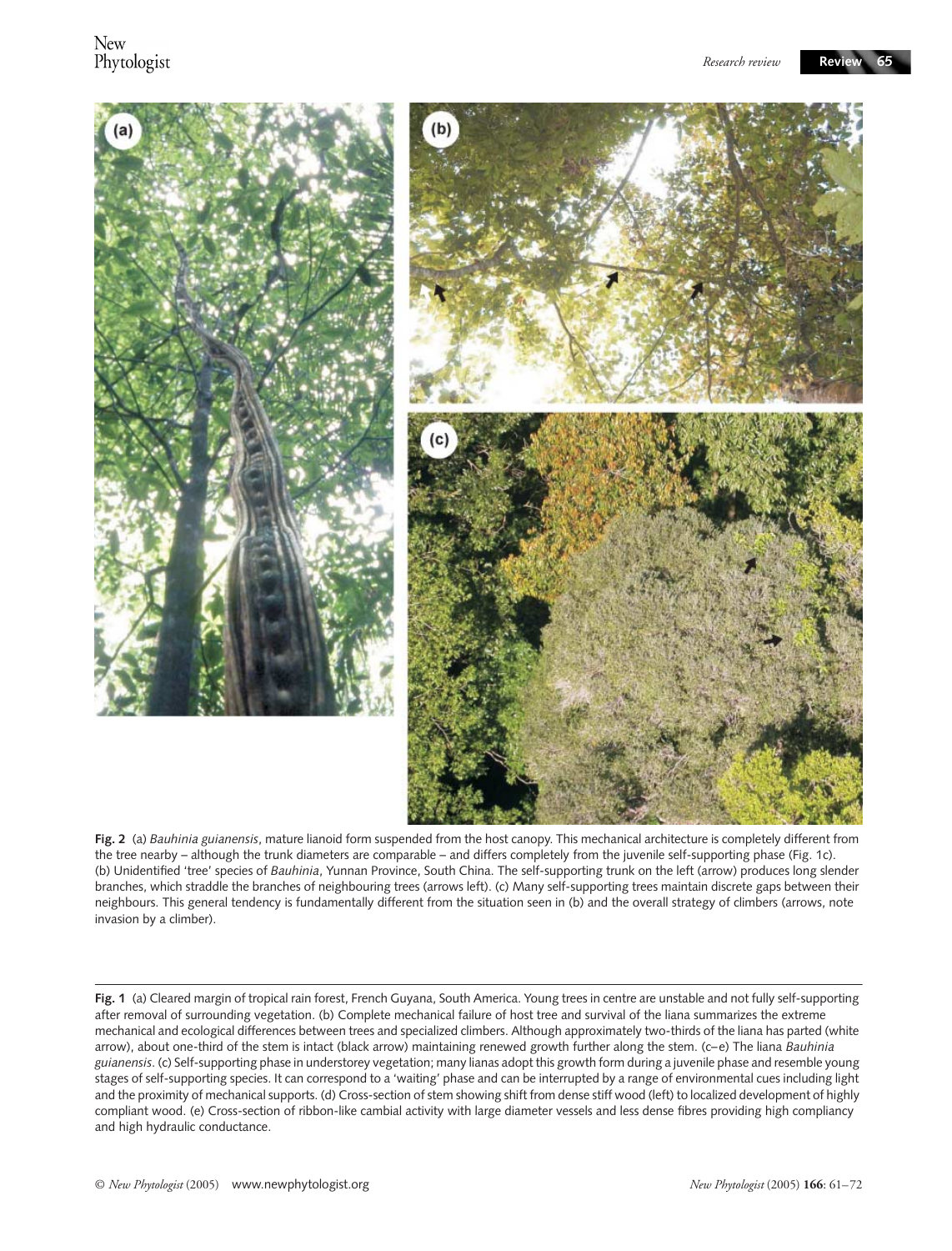secondary growth of many woody lianas. The difference in material stiffness between shrub and climber could be accounted for by relatively modest changes in wood-fibre wall thickness (Gartner, 1991b). The overall mechanical difference between shrub and climber concerned the wider diameters of stems in self-supporting forms.

These growth forms are not as widely different – in terms of mechanical properties – as between a tree and highly compliant liana (Speck & Rowe, 1999). Interestingly, both show decreasing material stiffness during ontogeny from small diameter to larger diameter stems (Gartner, 1991b), suggesting that the underlying developmental plan is possibly more that of a 'climber' than 'self-supporter'. In the case of poison oak and perhaps other plants like it, ecological conditions, namely the occurrence of substantial host supports, can markedly influence the type of growth form. In the examples above, cambial activity and its response to the environment play a key role in adjusting size and mechanical properties of different growth forms. In the following sections we discuss the evolutionary appearance and ecological implications of this innovation.

### **The Appearance and Consequences of the Cambium**

The size and overall growth form of a species represents a critical interface with the environment and selection. This is largely confirmed by the observation that survival of potentially lethal environmental perturbation or climatic change can depend on body size (McKinney, 2001); at the risk of over generalization – big organisms die, small organisms live. We argue elsewhere (Rowe, 2000; Rowe & Speck, 2003) that the bifacial vascular cambium represented a key innovation in lignophytes and established a developmental template for plants to modify hydraulic and mechanical attributes as well as size and range of growth form. We also proposed that the combination of both secondary xylem and phloem was more adaptable than the almost entirely unifacial meristems in stems of extinct tree-sized lycopsids and sphenopsids and some other groups in the fossil record. Furthermore we suggested that the ability to change size and shape of the growth form via cambial activity offered better chances for later seed plant clades to survive periods of ecological perturbation.

Recent biomechanical models of phylogenetically basal lignophytes with a bifacial cambium from the Middle Devonian (*c*. 360 million years ago (Myr)) indicate that relatively young stages of growth were self-supporting, but that oldest stages were not optimized for a self-supporting growth habit (Rowe & Speck, 2003; Speck & Rowe, 2003), principally because of the wide thickness of soft bark-like secondary tissue around the outside of the wood cylinder. Thus, the oldest stages of growth were relatively flexible and would not have supported the weight of tall, branched stems. However, this

architectural constraint is not inconsistent with a perennial, and larger-bodied procumbent stem system, which would have, hydraulically and mechanically supported younger upright axes. This mechanical strategy is observed among woody plants growing in unstable ecological conditions (Isnard *et al*., 2003). It favours survival in disturbed sites, producing upright shoots over a wide area and avoiding or traversing inhospitable microhabitats. The biomechanical models of early lignophytes (Rowe & Speck, 2003; Speck & Rowe, 2003) therefore suggest that the initial advantage of the bifacial vascular cambium was more probably one of potential plasticity of growth variation, above that provided by a mechanical architecture, constrained by primary growth and dominated by the outer fibrous hypodermis alone. Such growth forms could have occupied space without the physiological cost of an extensive self-supporting structure. Overall, the evidence suggests that the appearance of the bifacial vascular cambium did not initially confer the ability to produce large-bodied plants with high self-supporting stems. Greater height and size would have required the addition of further novelties with a mechanically optimized ratio of wood to compliant periderm, the presence of leaves and a more indeterminate growth pattern. The appearance of the bifacial cambium in earliest lignophytes can be viewed as a 'nascent innovation' that, after accommodating further added novelties, represented a key innovation, which permitted wide morphological and architectural diversifications. Later evolutionary patterns involving the cambium in lignophytes are a complex history of complexification (e.g. appearance of vessels and libriform fibres in angiosperms) as well as reduction (e.g. loss of the vascular cambium in monocotyledons). These had far-reaching effects on subsequent growth form plasticity and ecological preference within different clades: the paucity of growth form diversity in extant gymnosperms (with the exception of the Gnetales) and extreme growth form diversity in angiosperms.

Profound alterations in growth form such as transitions to climbers or herbs can canalise subsequent evolution, setting different limits on growth-form plasticity in different clades and species. A pine tree cannot grow as a highly compliant liana whatever the ecological circumstances; the poison oak can grow as fairly modest-sized shrubs and up to 30-m high climbers – albeit not highly compliant specialized ones; a lianoid species of *Bauhinia* can grow as an upright sapling in sapling-dominated forest understory but eventually swings freely from the canopy as an adult. From a mechanical perspective these constraints result principally from phylogenetic constraints centred on wood development.

Phylogenetic studies exploring growth form evolution in plants are few and far between both at the macro and micro evolutionary scale (Funk, 1982; Bateman *et al*., 1992; Bateman, 1994; Böhle *et al*., 1996; Civeyrel & Rowe, 2001; Speck *et al*., 2003). Recent studies suggest a complex evolution of growth forms within the Aristolochiaceae (Speck *et al*., 2003);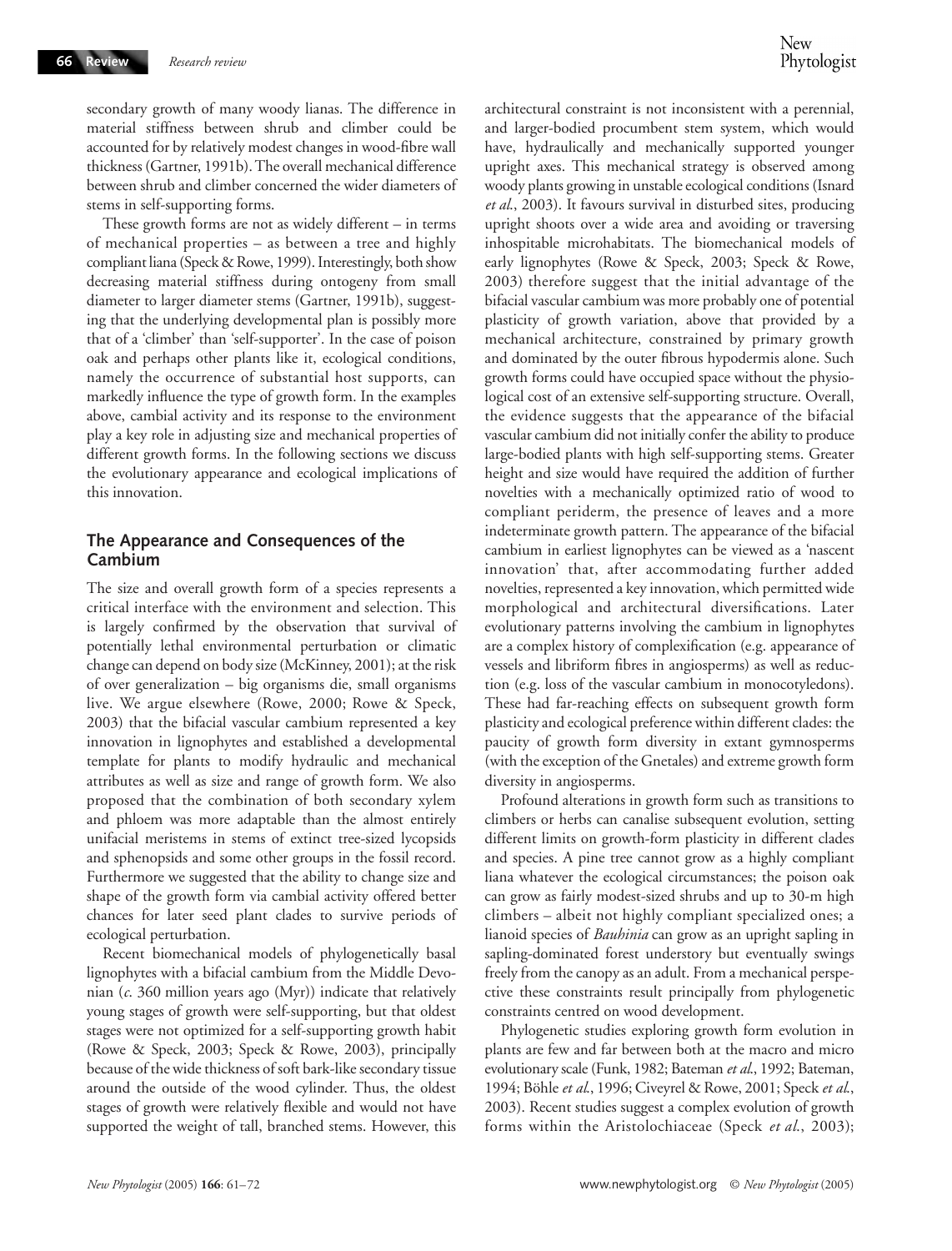the basal taxa, *Asarum* and *Saruma* are herbs, whereas the genus *Thottea*, which is sister to *Aristolochia* s.l., is a smallbodied shrub. Most species of *Aristolochia* s.l. are lianoid with herbs appearing in the mostly lianoid *Aristolochia* s.st. and *Howardia*. Three rare, woody shrub-like species, as well as lianas, occur in *Isotrema*, which, interestingly is sister group to another occurrence of a diminutive herb. While woody shrublike forms are rare in the group, the prevalence of lianas and herbs suggest an underlying development constraint, which does not readily accommodate self-supporting woody architectures. In the young searcher phases of the climbers tested, stiffness is imparted via an outer ring of thick-walled hypodermal tissue (Fig. 3d), possibly reflecting that of putative ancestral herbs (Speck *et al*., 2003). The wood produced is of a single highly compliant type: once secondary growth has ruptured the outer wall of stiff material (Fig. 3e), the stiffness of the stem is irreversibly reduced. This does have ecological implications on the physical distance and longevity of the 'searching' phase and quite possibly constrains the 'type' of climbing behaviour.

In other groups, such as the trees, shrubs and lianas of *Strychnos* (Loganiaceae), the architecture is predominantly woody. Climbers show an initial stiff searcher phase, which can extend from one host plant to another over a matter of metres (Fig. 3a) and is characterized by a cylinder of dense, stiff wood (Fig. 3b). When a support is secured via the woody hooks on apical branches, a second type of compliant wood is produced (Fig. 3c). This development can vary the amount and degree of dense or compliant wood, probably related to the degree of support from neighbouring plants. The type of mechanical architecture might also be coupled with different modes of attachment to the host vegetation such as by anchoring wide-angled branches or placing hooks, as in *Strychnos*, into the surrounding vegetation. Different lianoid species can therefore inherit different types of mechanical architecture, which can directly influence the ecology and thus plasticity of their climbing strategy and overall growth form.

### **Wood, Leaves and Atmosphere: Functional Links and Ecological Feedback Loops**

Plants can respond to lower atmospheric  $\rho$ CO<sub>2</sub> by phenotypically increasing stomatal densities of leaves and thus increasing net diffusion of  $CO<sub>2</sub>$  into the leaf. Recent studies have documented this general tendency from: (1) experimental studies of living plants growing under differing  $CO<sub>2</sub>$  levels; (2) analyses of historic herbarium material and sub-fossil leaf material that can be correlated with anthropogenic/industrial aged changes in atmospheric  $CO<sub>2</sub>$  recorded from ice cores (Woodward, 1987), and analyses of fossil stomatal densities from older geological sediments in Mesozoic and Palaeozoic plants, which can be compared with estimates of ancient atmospheric CO<sub>2</sub> content based on geochemical analyses and computer modelling of global carbon cycling (McElwain, 1998; McElwain

*et al*., 1999). A number of difficulties are centred on the interpretation and significance of these changes particularly when applied to stomatal changes in deep time (Royer, 2001). They include the type of stomatal parameter quantified for fossil leaves combined with the effect of local fluctuations of  $CO_2$ -levels, the variation of stomatal numbers on sun and shade leaves of the same organism (Poole & Kürschner, 1999), the sensitivity of stomatal density (number of stomata per  $mm<sup>2</sup>$  on the leaf surface) as opposed to stomatal index (the number of stomata in reference to the number of leaf epidermal cells), the relative sensitivity of stomatal parameters with other environmental effects such as light intensity, temperature and humidity, and the relative sensitivity and variation observed between changes in stomatal parameters by different phenotypes and genotypes (Royer, 2001; Beerling & Royer, 2002; Woodward *et al*., 2002).

Despite the uncertainties surrounding the actual cause, effect and variation underlying stomatal parameters, early land plants in the Silurian to Middle Devonian lack laminate foliage and recent studies indicate that these have low stomatal densities, coinciding with relatively high atmospheric CO<sub>2</sub> concentrations. Laminate leaves are generally perceived to have appeared rather 'late' in plant evolution and recent observers have linked their appearance with lowered atmospheric ρCO2 towards the Late Devonian *c*. 360 Myr (Beerling *et al*., 2001; Osborne *et al*., 2003). These authors propose that archaic land plants were constrained from developing laminate leaves in the early Devonian because high  $pCO<sub>2</sub>$ precluded high stomatal densities and sufficient cooling via transpiration to dissipate heat from solar radiation and avoid lethal overheating of the laminate leaf (Beerling *et al*., 2001). By the late Devonian and Early Carboniferous,  $\rho CO<sub>2</sub>$  had dropped by 90%, and planate leaves were a more common though by no means exclusive component of terrestrial plants. The authors suggest that lower  $\rho CO$ <sub>2</sub> elicited a response to higher stomatal densities, permitting the evolution of laminate foliage after enhancing stomatal conductance and cooling. If true, this scenario is an interesting case where phenotypic plasticity in relation to a specific environmental factor – stomatal densities in relation to  $pCO<sub>2</sub> -$  could have played a role in unlocking a developmental constraint for a major innovation.

The 'delay' in laminate leaf evolution could have also resulted from the fact that requisite hydraulic traits are highly integrated with many other aspects of the plant's physiology and morphology: from water uptake in the root, water storage, water conduction and safety factors in terms of hydraulic stress/failure and trade-offs with mechanical functioning (Rowe & Speck, 2003). This is contrary to the view that the evolution of the leaf lamina might have been 'developmentally simple' (Kenrick, 2001; Osborne *et al*., 2003). Increasing hydraulic conductance would have been a requisite upgrade in complexity to accommodate lamina evolution and would have required significant alteration of the hydraulic and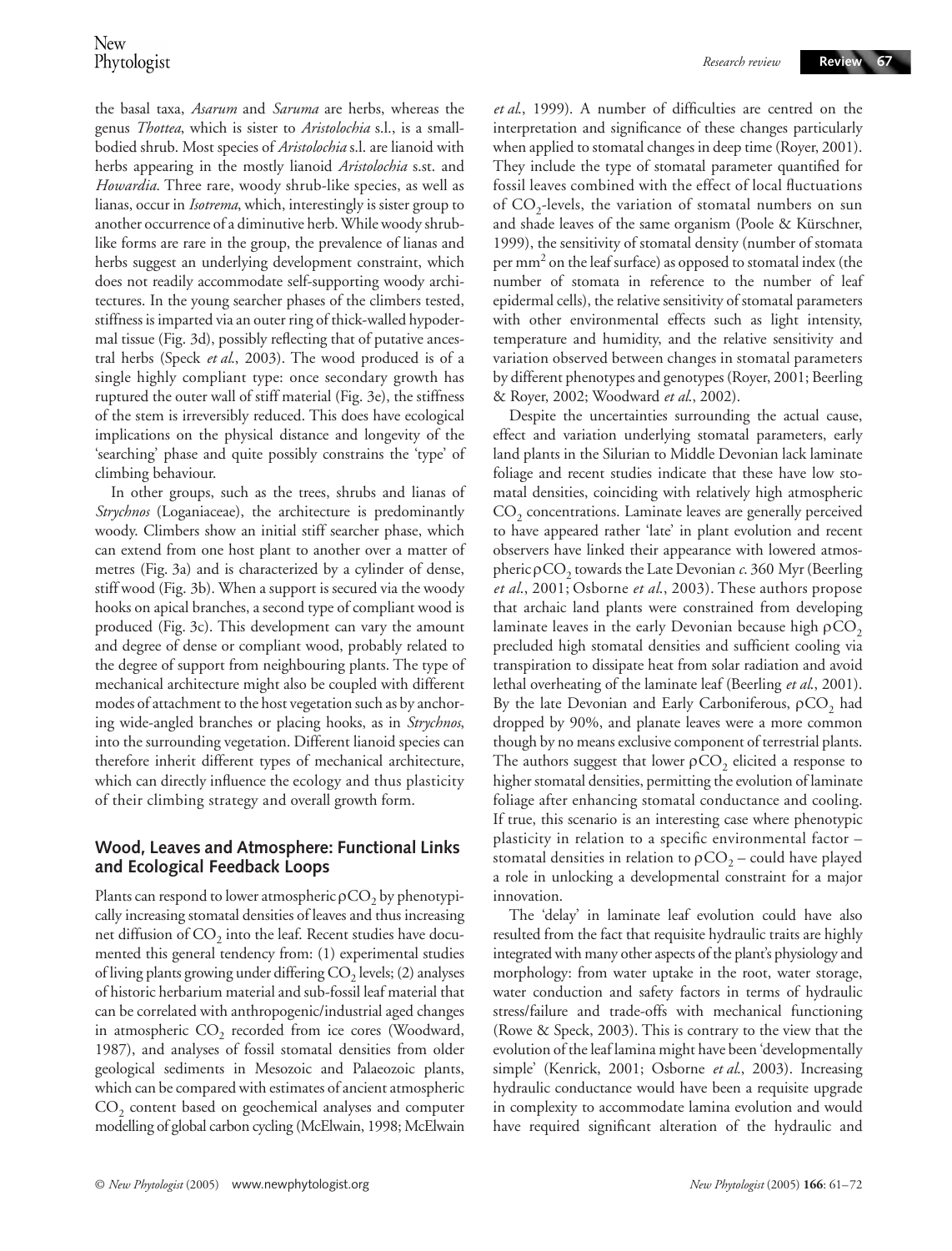

**Fig. 3** (a) Searcher morphology of the woody liana *Strychnos*, young branches can extend 3–4 m to locate new supports; attachment is provided by tendril-like hooks from modified axillary shoots. (b–d) The type of climbing architecture and its ecological variation can depend on the ancestral development and mechanical architecture. (b) Lianas of the predominantly woody genus *Strychnos* comprise a juvenile phase with dense juvenile wood. (c) A second, less dense and more compliant wood is produced during the adult climbing phase (arrows). Basal members of the Aristolochiaceae are small-bodied perennial herbs (*Asarum*, *Saruma*), which are self-supporting or procumbent. Herbaceous traits potentially constrained subsequent shrub-like and lianoid mechanical architectures. (d) In young 'searchers' of *Aristolochia brasiliensis*, a ring of outer lignified fibres provides stiffness and the early formed wood cylinder is highly compliant. (e) Further development of the cambium ruptures the outer fibre ring and the transition from relative high stiffness to compliance is irreversible.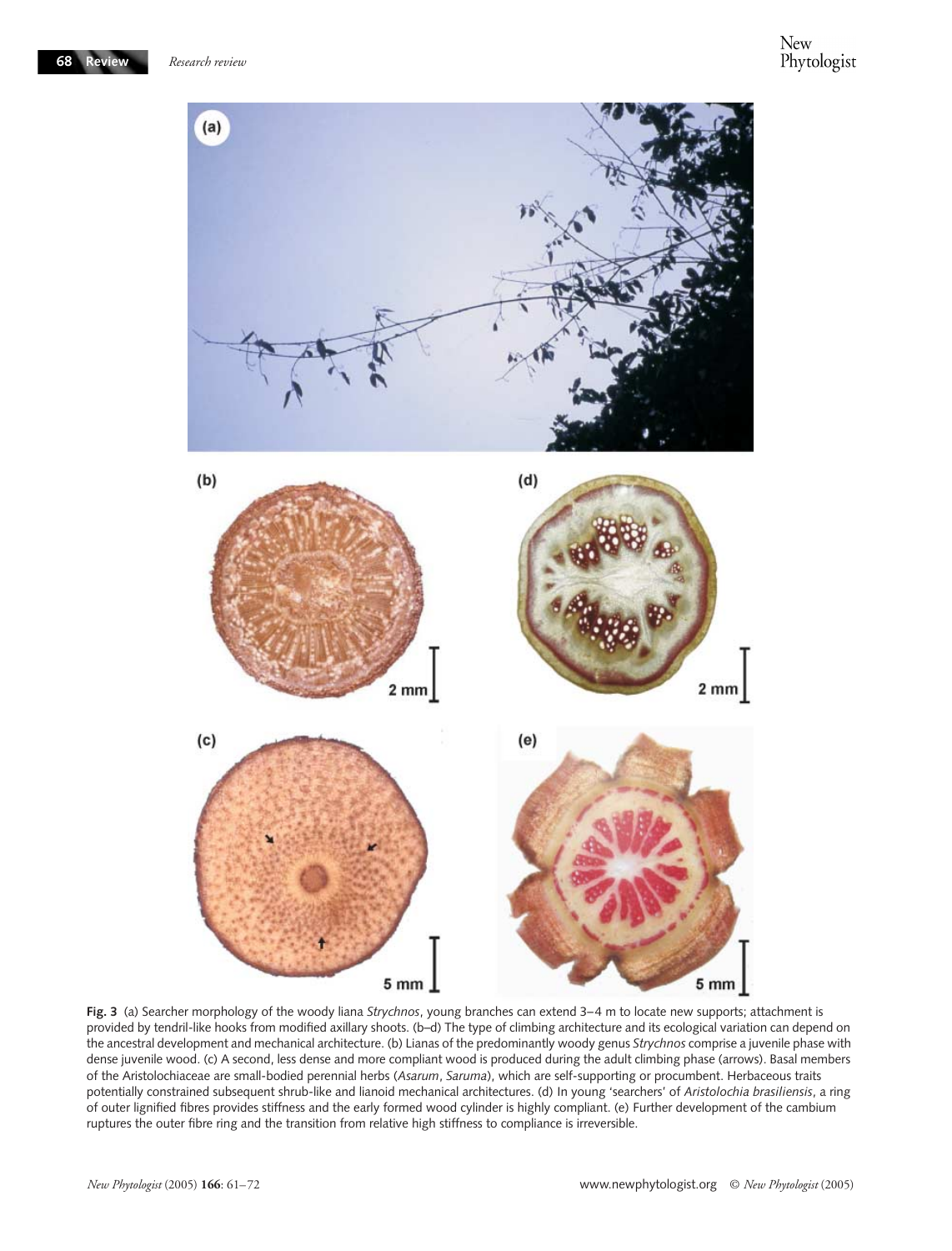mechanical architecture of possibly the entire plant body. The most important innovation, which succeeded in doing this, in addition to enlarging primary xylem conduit diameter, was probably the appearance of wood – which brings us back to the cambium and growth forms.

Secondary growth of xylem occurred in at least five lineages by the end of the Devonian during the crucial period leading to the establishment of laminate foliage. In the lignophyte lineage, the appearance of the cambium in the middle Devonian before the appearance of laminate leaves in the group represents an important preaptation for the appearance of leaves and large self-supporting trees of all other gymnosperms and angiosperms. Whatever the exact combination of ecological factors linking the evolution of secondary growth and leaves, the two innovations marked major turning points in how plants would be able to respond to the environment and indeed change it. Observers, in reference to evolutionary innovations (Cronk *et al*., 2002) as well as palaeontologists (Algeo & Scheckler, 1998) have remarked on the importance these have had in actually changing the ecology of the planet: turning the land green, forming soils, fixing carbon, sequestering carbon, increasing clastic weathering, and altering atmospheric  $pCO<sub>2</sub>$ . Interestingly, some of these effects initiated by increasing growth form size towards the middle Devonian, reduced atmospheric  $\rho CO_2$ , and might actually have actually initiated the appearance of leaves. A two phase feedback loop whereby: (1) increasing growth form size and complexity in the lower to Middle Devonian led to increased sequestering of carbon, soil formation, clastic erosion and lowered atmospheric  $\rho CO_2$ : (2) lowered  $\rho CO_2$  possibly released a phenotypic constraint from low to high stomatal densities, thus providing the requisite preaptation for lamina-cooling and leaf evolution. In the seed plant lineage, the bifacial cambium was already in place for potentially modulating the mechanics and hydraulics necessary for leafy growth forms.

# **Growth Forms, Ecosystems and Responses to Environmental Change**

Climbers can show markedly increased rates of photosynthesis (Greaves & Buwalda, 1996) and higher biomass (Granados & Korner, 2002) when grown in elevated atmospheric  $\rho CO_2$ . Recent studies based on long-term censused tropical forest sites report an increase in abundance and dominance of lianas, especially in the neotropics (Phillips *et al*., 2002; Wright *et al*., 2004; but see Caballé & Martin, 2001) for the paleotropics of West Africa. Increases in liana abundance have been discussed with reference to the fact that climbers respond particularly quickly to elevated CO<sub>2</sub> levels as well as forest disturbance. Either or both of these factors could explain increases in liana abundance. What is of great interest is whether the increase of lianas does either locally or more generally raise atmospheric  $pCO<sub>2</sub>$  either by increased turnover – sequestering more biomass

into leaves relative to wood – or by slowing wood growth and increasing mortality rates of self-supporting plants. Of further interest is whether this causes a positive feedback loop (Phillips *et al*., 2002) where increased lianoid growth would elevate atmospheric  $\rho CO$ , and thus further increase lianoid growth to the detriment of trees. Whatever the reality in this complex issue – most commentators state that more information is required – changes in ecological composition in tropical forests do appear to affect varying growth responses to the environment. A key factor being different environmental effects on different growth forms.

Growth form diversity has been, until relatively recently, an arguably understudied aspect of land plant biodiversity and evolution. Especially so compared with recent emphasis on systematic diversity via nucleotides of genes that are not implicated in growth form development and differentiation. However, phylogenetic studies are essential for placing patterns of growth form in an evolutionary context. Genomic studies on the secondary vascular cambium have been relatively slow to develop compared with those based on primary meristems, leaves and floral development for a variety of reasons (Chaffey, 2002). While studies on model organisms such as *Arabidopsis* are providing a way forward for how growth forms might respond differently to the environment, much of the development crucial for growth form variation arguably concerns the vascular cambium. Although *Arabidopsis* can produce a limited amount of wood in the hypocotyl (Chaffey *et al*., 2001), and may be useful for some aspects of wood development (Bhalerao *et al*., 2003), it is limited for exploring changes in cambial activity of large-bodied woody plants with long life trajectories and wide ranges of wood development variation (Cseke & Podila, 2004). Genomic studies on woody plants are now providing more insight on developmental variations during wood formation (Hertzberg *et al*., 2001) and comparative genomics of wood-forming tissues in pine and *Arabidopsis* (Kirst *et al*., 2003). The latter suggests a high similarity of long-chain sequences related to wood development between *Populus* and *Arabidopsis*, suggesting long-term conservation of coding sequences since the estimated last common ancestor of *c*. 300 Myr. The plant fossil record can go some way to substantiate such inferences, if not by molecular evidence, then by exquisitely preserved cellular preservation of tissue development. Figure 4a illustrates the detailed organization of the cambial tissue preserved in a *c*. 340 Myr old seed plant with many of the cell types and differentiating zones present in gymnosperms and angiosperms today.

Observers of evolutionary developmental approaches have encouraged more research into phylogentically distanced organisms in order to understand key evolutionary processes and innovations (Cronk, 2001). A similar suggestion can be voiced for genomic investigations of widely ranging growth forms, particularly the differing wood types between young and old development. Such changes are implicit to many self-supporting and climbing woody plants.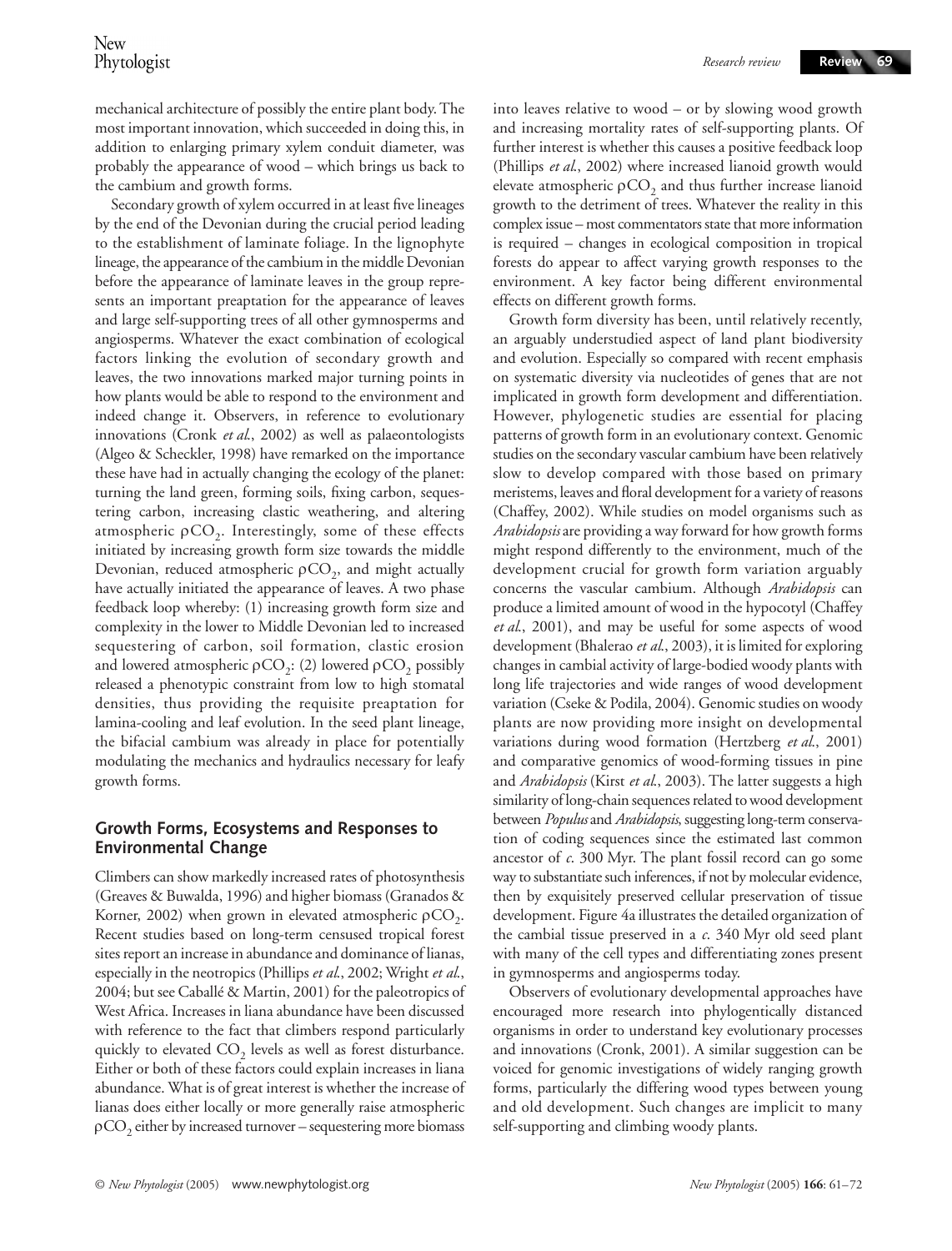

**Fig. 4** (a) A 340-million-yr-old fossil of the bifacial vascular cambium of an early seed plant showing developmental features involving at least eight tissue types, with stages of differentiation. From above to below: Secondary phloem rays, secondary phloem sieve cells, secondary phloem fibres, differentiating secondary phloem, cambial initials, differentiating tracheids, wood rays, fully differentiated tracheids. Such material, while not offering molecular comparisons with genomic research does offer a substantial chance to date and compare detailed developmental trajectories at the cellular level. (b,c) Young (b) and older stage (c) of the leafy, self-supporting, tree of the early seed plant *Pitus dayi* see (Speck & Rowe, 1994); the transition from a compliant early stage (little wood, attached leaf bases and much primary cortex) is followed by a mechanically stiffer stem of wood and periderm. The primary key innovation, the bifacial vascular cambium has been augmented by further adaptive novelties including laminate foliage, leaf abscission, entire periderm development and indeterminate growth, establishing the developmental template in seed plants for ecological and morphological flexibility, survival and dominance.

The genomic and environmental controls of these transitions are of great interest for both ecology and evolution. Heterochronic mechanisms are increasingly being seen as important for evolutionary change in plants (Kellogg, 2002). We suspect that evolutionary transitions involving heterochronic modification of the developmental plan can have a significant effect on the resulting mechanical architecture. Lianas can range from saplings to highly flexible, suspended trunks. Retention of juvenile characteristics (stiff juvenile wood) into maturity could result in a self-supporting plant, whereas rapid expression of adult characters (compliant wood) would result in high flexibility from an early age with little or no self-supporting phase and possibly an entirely different growth form. Such scenarios are at least partly consistent with recent discussions on saltational evolutionary change in plants through mutations of key developmental genes (Bateman & DiMichele, 1994, 2002; Bateman, 1994). Some growth forms can show profound morphological changes during the growth trajectory, which could be viewed as a type of age or ontogenyrelated phenotypic plasticity. Environmental effects play an

important role in modifying these changes. We propose that this kind of phenotypic and evolutionary flexibility centred on the growth form and, in particular, the vascular cambium, at least partly explains the survival of the lignophyte clade across periods of perturbation and extinction, leading to their dominance today.

#### **Acknowledgements**

We thank the Alexander von Humboldt Foundation, Bonn, for financial support to N.R. and B. Gartner for discussion on western poison oak. We also thank Chen Jin for hosting a research programme funded by the Agence Universitaire de la Francophonie (France) at the Xishuangbanna Tropical Botanical Garden, Yunnan Province, China.

#### **References**

**Algeo TJ, Scheckler SE. 1998.** Terrestrial–marine teleconnections in the Devonian: links between the evolution of land plants, weathering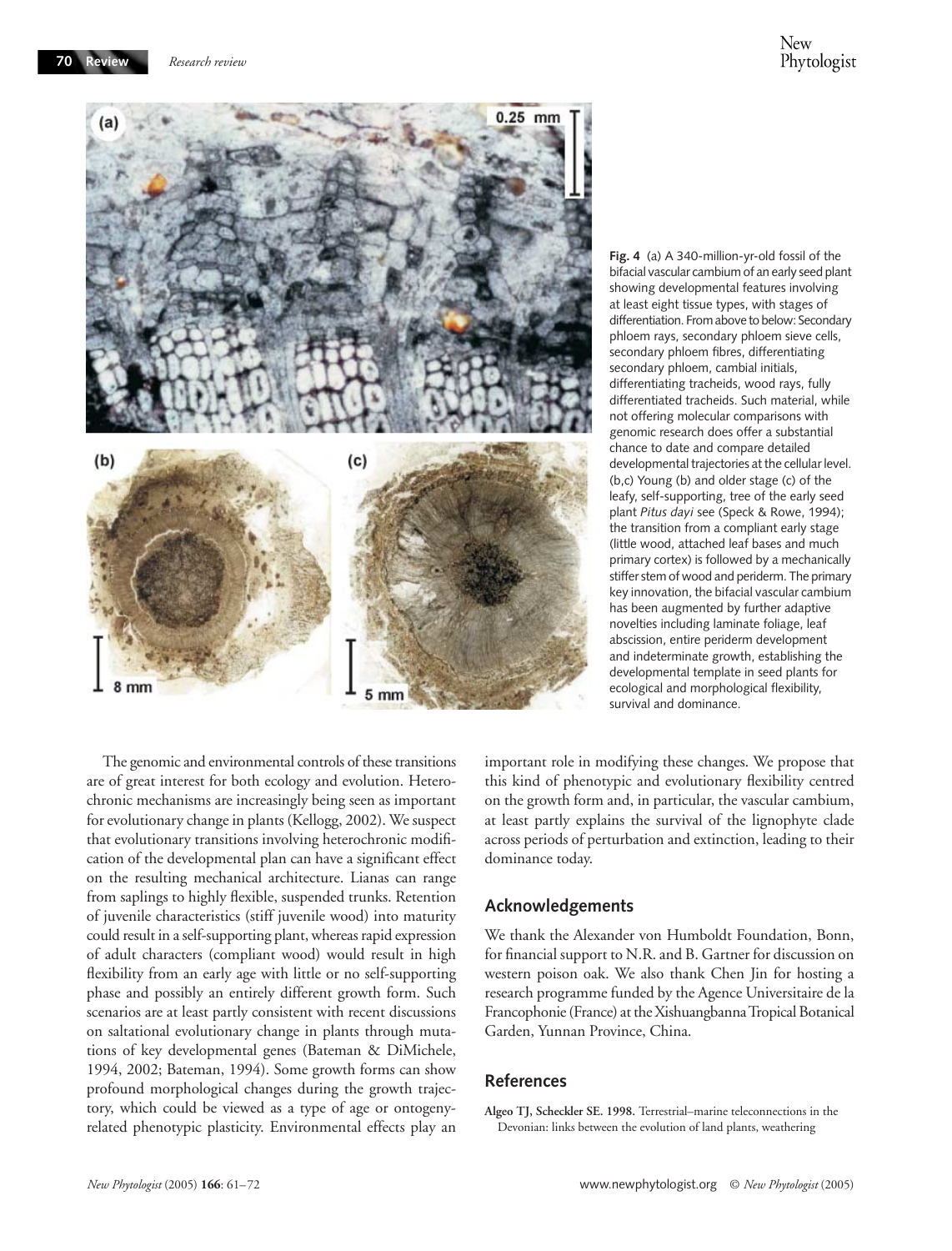processes, and marine anoxic events. *Philosophical Transactions of the Royal Society Series B* **353**: 113–130.

- **Bateman RM. 1994.** Evolutionary-developmental change in the growth architecture of fossil rhizomorphic lycopsids: scenarios constructed on cladistic foundations. *Biological Reviews* **69**: 527–597.
- **Bateman RM, DiMichele WA. 1994.** Saltational evolution of form in vascular plants: a neoGoldschmidtian synthesis. In: Ingram DS, Hudson A, eds. *Shape and form in plants and fungi*. London, UK: Academic Press, 63–102.
- **Bateman RM, DiMichele WA. 2002.** Generating and filtering major phenotypic novelties: neoGoldschmidtian saltation revisited. In: Cronk QCB, Bateman RM, Hawkins JA, eds. *Developmental genetics and plant evolution*. London, UK: Taylor & Francis, 109–159.
- **Bateman RM, DiMichele WA, Willard DA. 1992.** Experimental cladistic analysis of anatomically preserved arborescent lycopsids from the Carboniferous of Euramerica: an essay on paleobotanical phylogenetics. *Annals of the Missouri Botanical Garden* **79**: 500–559.
- **Bateman RM, Crane PR, DiMichele WA, Kenrick P, Rowe NP, Speck T, Stein WE. 1998.** Early evolution of land plants: phylogeny, physiology and ecology of the primary terrestrial radiation. *Annual Review of Ecology and Systematics* **29**: 263–292.
- **Beerling DJ, Osborne CP, Chaloner WG. 2001.** Evolution of leaf-form in land plants linked to atmospheric  $CO<sub>2</sub>$  decline in the Late Palaeozoic era. *Nature* **410**: 352–354.
- Beerling DJ, Royer DL. 2002. Reading a CO<sub>2</sub> signal from fossil stomata. *New Phytologist* **153**: 387–397.
- **Bhalerao R, Nilsson P, Sandberg G. 2003.** Out of the woods: forest biotechnology enters the genomic era. *Current Opinion in Biotechnology* **14**: 206–213.
- **Biehle G, Speck T, Spatz HC-H. 1998.** Hydrodynamics and biomechanics of the submerged water moss *Fontinalis antipyretica*: a comparison of specimens from habitats with different flow velocities. *Botanica Acta* **111**: 42–50.
- **Böhle U-R, Hilger HH, Martin WF. 1996.** Island colonisation and evolution of the insular woody habit in *Echium* L. (Boraginaceae). *Proceedings of the National Academy of Sciences, USA* **93**: 11740–11745.
- **Braam J. 1992.** Regulated expression of the calmodulin-related *TCH* genes in cultured *Arabidopsis* cells: induction by calcium and heat shock. *Proceedings of the National Academy of Sciences, USA* **89**: 3213–3216.
- **Braam J, Davis RW. 1990.** Rain-, wind-, and touch-induced expression of calmodulin-related genes in *Arabidopsis*. *Cell* **60**: 357–364.
- **Brüchert F, Becker G, Speck T. 2000.** The mechanics of Norway spruce [*Picea abies* (L.) Karst]: mechanical properties of standing trees from different thinning regimes. *Forest Ecology and Management* **135**: 45–62.
- **Caballé G. 1998.** Le port autoportant des lianes tropicales: une synthèse des stratégies de croissance. *Canadian Journal of Botany* **76**: 1703–1716.
- **Caballé G, Martin A. 2001.** Thirteen years of change in trees and lianas in a Gabonese rainforest. *Plant Ecology* **152**: 167–173.
- **Chaffey N. 2002.** Why is there so little research into the cell biology of the secondary vascular system of trees? *New Phytologist* **153**: 213–223.
- **Chaffey N, Cholewa E, Regan S, Sundberg B. 2001.** Secondary xylem development in *Arabidopsis*: a model for wood formation. *Physiologia Plantarum* **114**: 594–600.
- **Civeyrel L, Rowe NP. 2001.** Phylogenetic relationships of Secamonoideae based on the plastid gene *matK*, morphology and biomechanics. *Annals of the Missouri Botanical Garden* **88**: 583–602.
- **Cronk QCB. 2001.** Plant evolution and development in a post-genomic context. *Nature Reviews Genetics* **2**: 607–619.
- **Cronk QCB, Bateman RM, Hawkins JA**, **eds**. **2002.** *Developmental genetics and plant evolution*. London, UK: Taylor & Francis.
- **Crook MJ, Ennos AR. 1996.** Mechanical differences between free-standing and supported wheat plants, *Triticum aestivum* L. *Annals of Botany* **77**: 197–202.
- **Cseke LJ, Podila GK. 2004.** MADS-box genes in dioecious aspen II: a review of MADS-box genes from trees and their potential in forest biotechnology. *Physiology and Molecular Biology of Plants* **10**: 7–28.
- **Ennos AR. 1997.** Wind as an ecological factor. *Trends in Ecology and Evolution* **12**: 108–111.
- **Funk VA. 1982.** Systematics of *Montanoa* (Asteraceae: Helianthae). *Memoirs of the New York Botanical Garden* **36**: 1–135.
- **Gallenmüller F, Rowe NP, Speck T. 2004.** Development and growth form of the neotropical liana Croton nuntians: the effect of light and mode of attachment on the biomechanics of the stem. *Journal of Plant Growth Regulation.* (in press.)
- **Gartner BL. 1991a.** Is the climbing habit of poison oak ecotypic? *Functional Ecology* **5**: 696–704.
- **Gartner BL. 1991b.** Structural stability and architecture of vines vs. shrubs of poison oak, *Toxicodendron diversilobum*. *Ecology* **72**: 2005–2015.
- Granados J, Korner C. 2002. In deep shade, elevated CO<sub>2</sub> increases the vigour of tropical climbing plants. *Global Change Biology* **8**: 1109–1117.
- **Greaves AJ, Buwalda JG. 1996.** Observations of diurnal decline of photosynthetic gas exchange in kiwifruit and the effect of external CO<sub>2</sub> concentration. *New Zealand Journal of Crop and Horticultural Science* **24**: 361–369.
- **Hegarty EE. 1991.** Vine–host interactions. In: Putz FE, Mooney HA, eds. *The biology of vines*. Cambridge, UK: Cambridge University Press, 73–97.
- **Hertzberg M, Aspeborg H, Schrader J, Andersson A, Erlandsson R, Blomqvist K, Bhalerao R, Uhlén M, Teeri TT, Lundeberg J, Sundberg B, Nilsson P, Sandberg G. 2001.** A transcriptional roadmap to wood formation. *Proceedings of the National Academy of Sciences, USA* **98**: 14732–14737.
- **Hoffman B, Chabbert B, Monties B, Speck T. 2002.** Mechanical, chemical and X-ray analysis of wood in the two tropical lianas *Bauhinia guianensis* and *Condylocarpon guianense*: variations during ontogeny. *Planta* **217**: 32–40.
- **Iliev EA, Xu W, Polisensky DH, Oh M-H, Torisky RS, Clouse SD, Braam J. 2002.** Transcriptional and posttranscriptional regulation of *Arabidopsis* TCH4 expression by diverse stimuli. Roles of *cis* regions and brassinosteroids. *Plant Physiology* **130**: 770–783.
- **Isnard S, Rowe NP, Speck T. 2003.** Growth habit and mechanical architecture of the sand dune-adapted climber *Clematis flammula* var. *maritima* L. *Annals of Botany* **91**: 407–417.
- **Jaffe MJ. 1973.** Thigmomorphogenesis: the response of plant growth and development to mechanical stress. *Planta* **114**: 143–157.
- **Jaffe MD, Leopold AC, Staples RC. 2002.** Thigmo responses in plants and fungi. *American Journal of Botany* **89**: 375–382.
- **Johnson KA, Sistrunk ML, Polisensky DH, Braam J. 1998.** *Arabidopsis thaliana* responses to mechanical stimulation do not require ETR1 or EIN2. *Plant Physiology* **116**: 643–649.
- **Kellog EA. 2002.** Are macroevolution and microevolution qualitatively different? Evidence from Poaceae and other families. In: Cronk QCB, Bateman RM, Hawkins JA, eds. *Developmental genetics and plant evolution*. London, UK: Taylor and Francis, 70–84.
- **Kenrick P. 2001.** Turning over a new leaf. *Nature* **410**: 309–310.
- **Kirst M, Johnson AF, Baucom C, Ulrich E, Hubbard K, Staggs R, Paule C, Retzel E, Whetten R, Sederoff R. 2003.** Apparent homology of expressed genes from wood-forming tissues of loblolly pine (*Pinus taeda* L.) with *Arabidopsis thaliana*. *Proceedings of the National Academy of Sciences, USA* **100**: 7383–7388.
- **McElwain JC. 1998.** Do fossil plants signal palaeoatmospheric CO<sub>2</sub> concentration in the geological past. *Philosophical Transactions of the Royal Society Series B* **353**: 83–96.
- **McElwain JC, Beerling DJ, Woodward FI. 1999.** Fossil plants and global warming at the Triassic–Jurassic boundary. *Science* **285**: 1386–1390.
- **McKinney ML. 2001.** Selectivity during extinction. In: Briggs DEG, Crowther PR, eds. *Palaeobiology II*. Oxford, UK: Blackwell Science, 198–202.
- **Niklas KJ. 1990.** Biomechanics of *Psilotum nudum* and some early Palaeozoic sporophytes. *American Journal of Botany* **77**: 590–606.
- **Niklas KJ. 1998.** A statistical approach to biological factors of safety: bending and shearing in *Psilotum* axes. *Annals of Botany* **82**: 177–187.